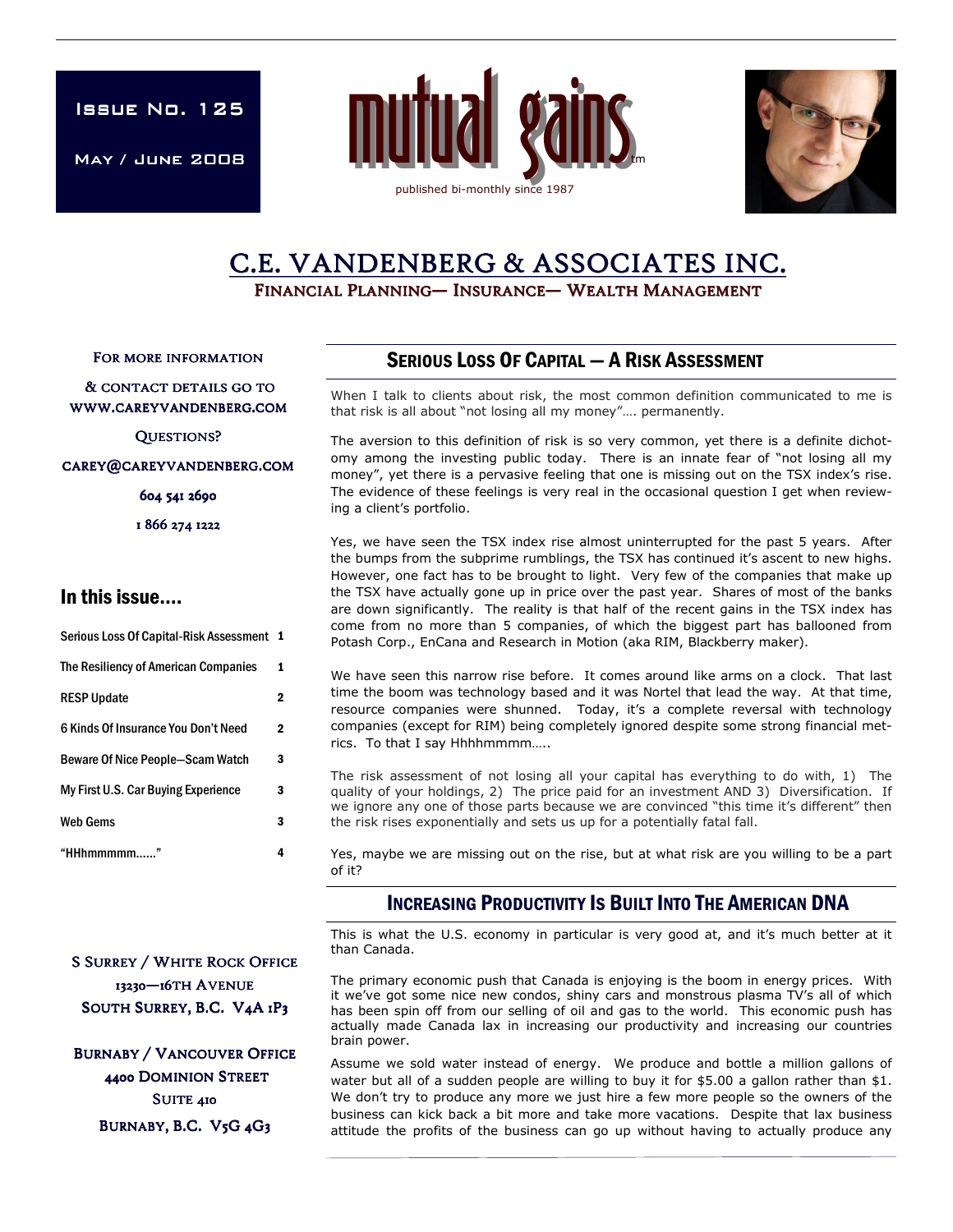#### AMERICAN DNA (continued)

more. The only difference is that the price of the commodity has gone up. That is what has happened in Canada, although it's not water but oil, gas, potash etc. Employment and spending is up but not productivity which is the real driver of long term prosperity and any one company's health.

The United States economy is and always has operated much differently than Canada's, and much of the world. U.S. businesses are known for increasing productivity, even in good times when it's easy to sit back. They do this because they know they have to. They can't ride the coattails of commodity prices like we can do on occasion. And when it comes to tough economic times they adjust ruthlessly to make sure they will survive. It's that difference which makes the U.S. economy so resilient, something it is famous for. It was written in the American DNA when the country was formed and is as strong today as it was then.

# RESP UPDATE

The last federal budget has made Registered Education Savings Plans, or RESPs, better than ever. So they remain a fine way to save up to cover the costs of post-secondary education.

Under the old rules a student had to collapse the RESP by age 25. Now the budget plans to extend the age limit to 35 years. That's a good thing, because today many students doing post-graduate work are over 25. Many travel or find out who they are before taking up post-secondary studies. This new rule also gives students the flexibility to change directions if they're unhappy with their initial field of study.

On up to the first \$2,500 that you put into a RESP each year, the federal government puts in 20 per cent. That works out to an extra \$500 a year. Although there is no "tax deduction" for contributing to an RESP the money in the plan grows tax free. And when it's withdrawn, the money is taxable in the hands of the student. Since most students earn little and get certain tax credits, they're likely to pay little, if any, tax at all.

## 6 KINDS OF INSURANCE YOU DON'T NEED

If you are like me, you pay thousands of dollars a year in insurance. However, do we really need all this insurance we're paying for? Here's a look at some types of insurance we could probably do without.

1. Children. Life insurance is designed to protect your surviving family members if one of the income earners dies. Although losing a child is every parent's nightmare and could wreak havoc on the unity of the family unit, kids don't have debts, dependents or earn income that a family unit relies on. Sure, life insurance on a child is cheap but so is much of that stuff you find at a dollar store that you can do without.

2. Accidents. Unless you like driving really fast and weaving in and out of traffic the odds of you dying in an accident are very low. Insuring against this eventuality often costs more than the premiums on a regular term life insurance policy, which would pay you out no matter how you die.

3. Identity Theft. I'm sure you are just as careful as I am (or more so) about ensuring that someone doesn't steal your personal information. Identity theft insurance is usually an add-on to house or condo insurance but frankly, it isn't likely to help much. Most coverage like this is free. Virtually all credit card companies and banks reimburse the losses due to identity theft. Your cost in the event of identity theft will normally be more of time and frustration than actual dollars lost.

4. Warranties. Sure, an extended warranty can give you some protection in case your purchase breaks down after the manufacturer's warranty runs out however the cost / benefit ratio is highly skewed in the insurance company / retailer's favor. The cost of this coverage can boost the price of your purchase by 30%. Considering the stats (ie Consumer Reports) show, today's products are multiple times better quality than a 30% repair ratio. Besides, many credit cards give extended warranty coverage to customers who purchase a product using their credit card so you could be paying for something you are already covered for.

5. Cars. If you own an older vehicle, collision and/or comprehensive coverage is unnecessary. That depends however on how much of a financial strain a loss of your vehicle could put you in. I'd suggest it wouldn't be financially devastating for you, just painful. But pain you will survive from. Many of us who own a car or 2 (or 3 or 4?) have managed to pay the 3 – 4 fold increase in gas prices without much effect on the rest of our life, right? It's amazing what we can overcome when faced with a situation.

6. Flights. What I am referring to is flight / trip cancellation insurance. Unless you have serious health problems that could prevent you from taking your anticipated trip, you are throwing money away. If you can't fly the loss is the cost of the flight. That may not feel good but most of us, if we can afford to fly, can afford, somehow and at some point, to replace the cost of that flight.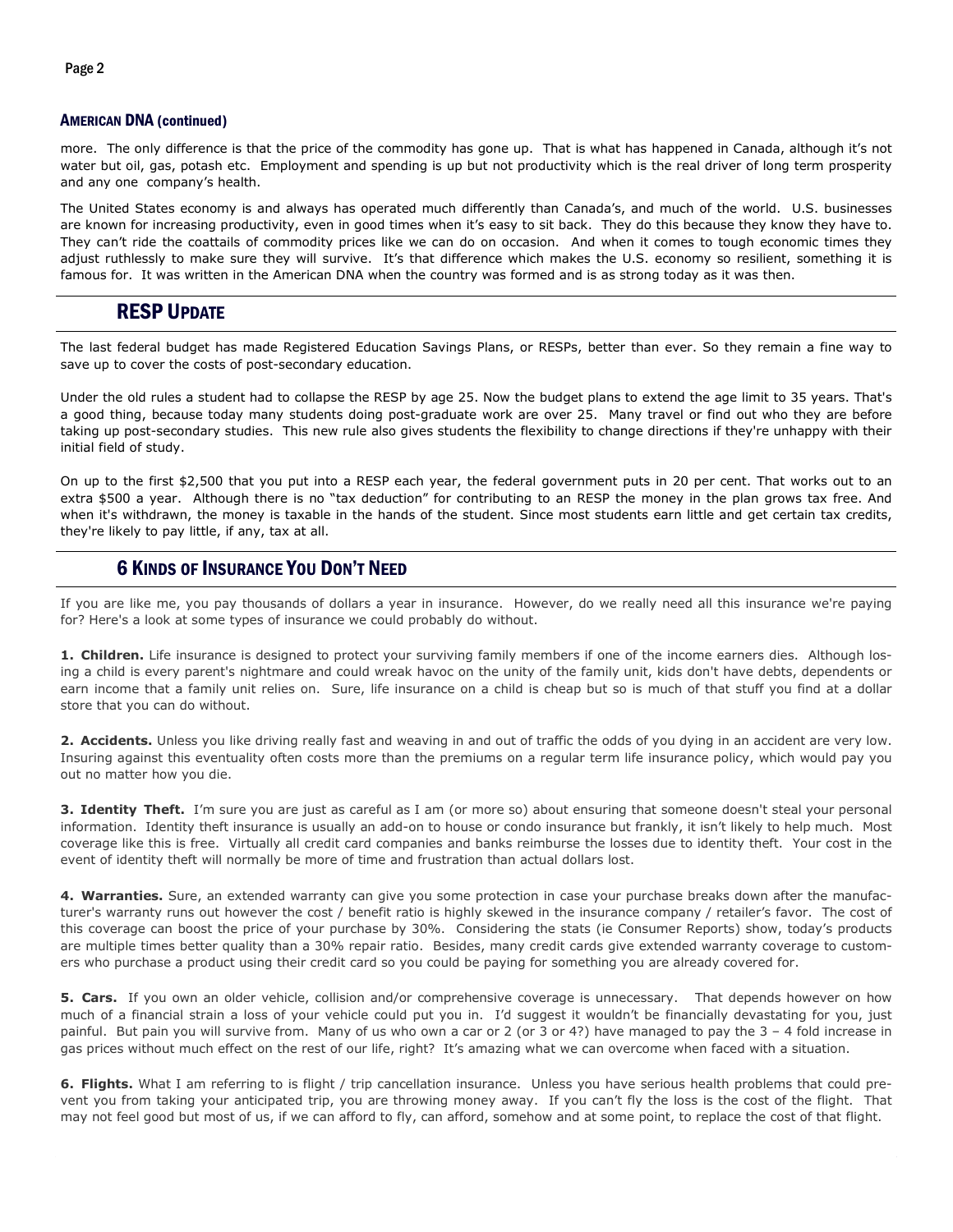Don't misunderstand me. Most everyone needs various forms of insurance but it all depends on the coverage you have, your financial situation, and your family circumstances. The things you should definitely insure for are what I call the "big risks", the things that could put significant financial strain on your family. These include (listed from highest risk to lowest risk) losing your income earning potential, your life, your health, your home, and to a much lesser extent, your car. That is usually as far as it goes. Many insure against any sort of financial bruise.

# "PRIME BANK" SCAMS ARE OFTEN PROMOTED BY THE NICEST OF PEOPLE

Ever been presented by someone you know and get along well with that you can make an investment with no risk and get a return of 6% a month? Something that will pay returns to you monthly? And, although you want to tell other people about it you are told to participate secretly? That is the sign of a "Prime Bank" scheme and B.C. seems to be a common breeding ground for these fraudulent enterprises.

I have myself been approached on more than one occasion about getting involved, often by a client who I have a very good relationship with. There was a case in B.C. about 2 years ago where 2 Abbotsford men, in conjunction with someone from the U.S. collected over \$40 million for trusting investors, \$23 million of which was from 89 people from B.C. Most of these were recruited through church connections.

It was discovered that, several of these investors say they started small but when their so called "interest" payments came consistently they followed up with much larger investments. The "opportunity" was made to appear even more legitimate by having the investors make their cheques payable to an unsuspecting lawyer who would in turn make the payment to a bank based in the U.S.

So if you are approached by a really nice person and what they are telling you sounds vaguely similar just politely say, "no thanks".

# MY FIRST U.S. CAR BUYING EXPERIENCE

I must confess. I have never bought a new car before. Frankly, I can't bring myself to pay such a high price for that new car smell, whether it be through a lease or otherwise. I'd rather have someone else take the big depreciation hit so I can use the thousands of dollars in savings for other, appreciating asset, or non-deductible debt pay down purposes. My last car purchase (a used Infiniti) has cost me approximately \$1,200 / year in depreciation. And during the almost 6 years I have driven it, it has been very reliable, low maintenance and a joy to drive. But, it was time for another car so, after a lot of tire kicking, the end of my search was a major car dealer in Bellingham.

Without going into a lot of detail on the whole process, which I will say was actually much easier than I thought, I have my first new car. At the end of the day, it was just under \$11,000 cheaper than what the exact same new car in Canada would have cost. Also, the cost was what the same car, 2 to 3 years older in Canada, could be purchased for. Had I bought a car made in North America rather than one made off shore, the savings would have been almost \$13,000. And yes, with this brand of car I have a full warranty and with it my first enjoyment of the new car smell.

If you are looking at buying a car, whether new or used, I encourage you to look across the line. I will be putting a summary of steps on www.careyvandenberg.com so you will have the keys to keep several thousand dollars in your pocket (which you can of course put into an RESP or RRSP where you will multiply your savings by an extra 20—43% through government grants or tax savings). In the interim, if you have any questions, please do feel free to ask. I'll be of any help that I can to you.

### WEB GEMS

CANADIAN PENSION PLAN— Look at your pay cheque and you will see that you have money being taken off for CPP contributions each and every month. If you want to know where your money is going check out www.cppib.ca. You will see exactly where the currently \$122.7 billion in assets is invested, which firms are making the investment decisions, the historic returns since CPP started building a "fund" or pool of assets in 1999 etc. I find it quite interesting, but maybe that's just me.

**STAPLES**— It may seem a little strange that I put a retailer's website on this pages. The reason though is that I have found it to be a great time as well as, gas saver. This isn't restricted to www.staples.com. It also applies to many other consumer items. The nice little feature on this site in particular is that you can save items you use regularly, on your personal "Shopping List". In other words, if you continually use a particular 8 1/2 x 11 paper and a specific cartridge of ink for your printer, you can save these exact items on your "Shopping List". These stay on your list until you delete them. Whenever you need these items you can simply logon to the website, click on your "Shopping List", click on the items you need, type in your credit card numbers to pay online and, and if your order is over \$50 you will have it delivered free to your door the next day. This is much more efficient than driving to the store, wander around searching for the items (that is only what guys do), stand in line and drive back to your office or home.

WEATHER NETWORK— This is something I refer to at least once a day. It is a little program you can download which shows the temperature in your area (mine is set for White Rock B.C.) displayed in a yellow icon in the bottom corner of your computer screen. If I ever want to see what the weather is expected to be at particular periods of the day or how the week is shaping up, simply click on the yellow icon and a small window opens up to display the next 2 to 9 days. Travelling to a different city in the next few days or week? You can add that particular city so you can see what the weather could be like when you are there. I've found it to be as relied upon as a cell phone, where by the way the info can be sent as well to. Go to www.theweathernetwork.com for it all.